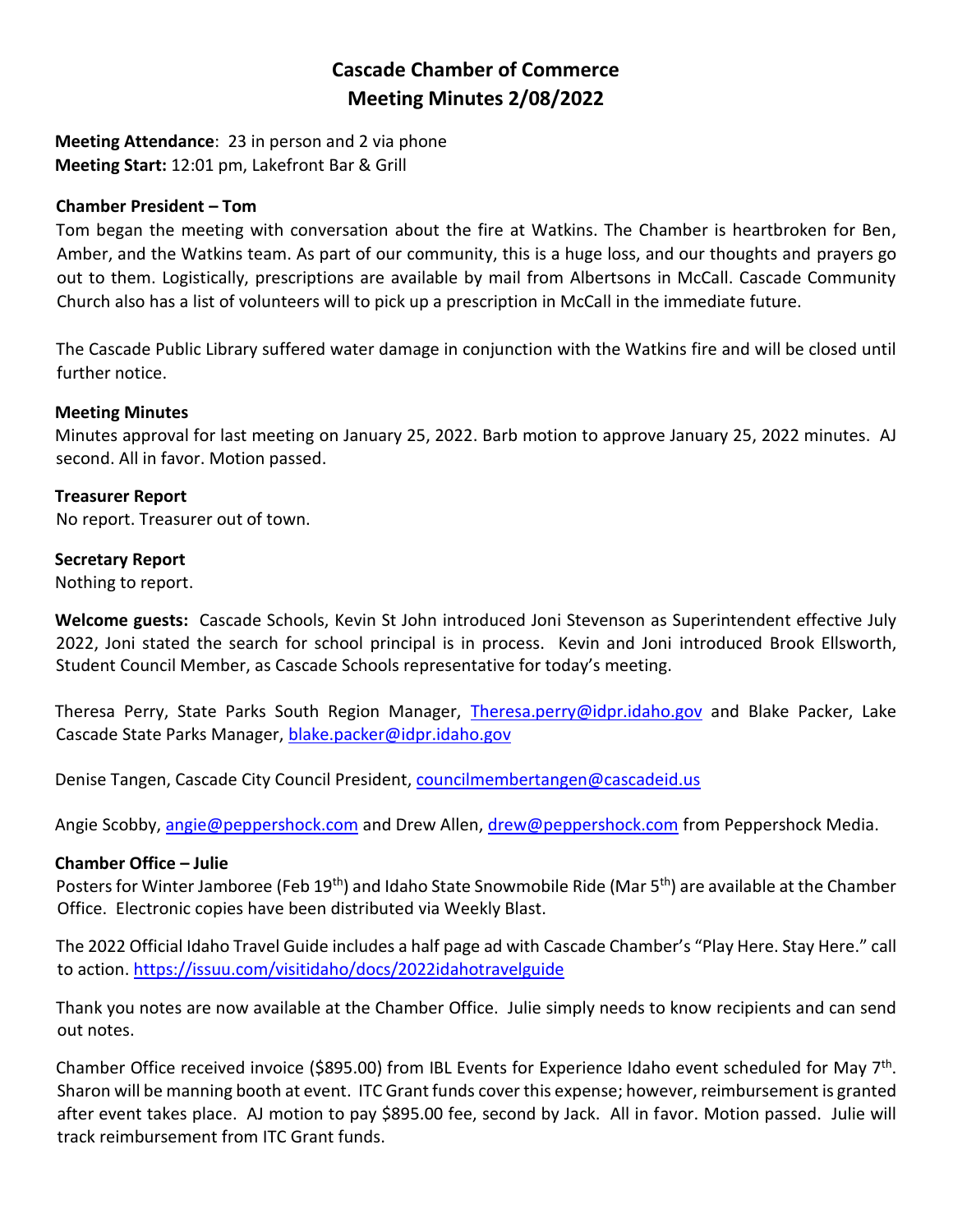# **Media Assistant – Sharon**

Theresa Perry and Blake Packer presented guidelines for commercial filming at State Parks. Permits required for commercial/for-profit filming. All film permit applications must be received a minimum of 15 business days prior to the shoot date. See [https://www.usbr.gov/pn/about/pub\\_aff/filminfo.html](https://www.usbr.gov/pn/about/pub_aff/filminfo.html) for specific permit requirements and procedures. The Bureau of Reclamation (BOR) is primary point of contact for permit requests. Contact BOR Public Affairs Office, (208) 378-5020.

# **Peppershock Presentation**

The Cascade Chamber has been working with Peppershock Media since 2015.<https://www.peppershock.com/> Their primary purpose is to promote tourism through every avenue at their disposal. The grant money has specific parameters for funding our media outlets. Sharon meets monthly with Peppershock and communicates regularly with Julie to confirm the correct usage of funding. Per meeting attendees request, Julie will begin providing quarterly Google and Social Media analytic data reports to chamber membership.

# **Snowbike Series Event, Jan 29th -**

Snowbike Series event was a success. On Saturday morning, Julie obtained the two complimentary wristbands in conjunction with Chamber sponsorship. Julie went out to the event parking area and gave the wristbands to a family arriving in town for event. Julie made a \$50.00 cash donation in lieu of raffling tickets.

## **Idaho Sled Dog Challenge**

The Davis Parking lot created for Snowbike Series was available for Idaho Sled Dog Challenge spectator parking. This was a great  $1<sup>st</sup>$  year for Cascade to kick off the event. Cascade will continue as the starting line for future events. The Snowbike Series and Idaho Sled Dog Challenge plan to partner in the future to make for a fun week in Cascade. One thing to note: It would be helpful to communicate snowmobile access during this event planning to accommodate other outdoor activities on Lake Cascade during Idaho Sled Dog Challenge.

# **Winter Jamboree Weekend Feb 18th – Feb 21st (Dinner/Auction Feb 19th)**

*Cascade Cup Fishing Tournament:* Tackle Toms is planning for 800 – 1200 entries this year. They are giving away \$70,000 worth of cash and prizes. They will be raising money for non-profits as well. They rented a 5 –acre property for parking but still looking for more parking for fishermen.

*Winter Jamboree:* The dinner and auction will be on 2/19 at the American Legion. If anyone is available to help set up around 3PM on the day of, please let Phillip or Tom know.

# **Fireworks Contract /Vendor –**

No vendor yet. Jenni and Kathy are still working on it.

# **Open Discussion:**

### **Trinity Pines –**

Barb confirmed there will not be a Crab Feed this year. Barb and AJ reported Trinity Pines will host Prom in May.

### **Public Trash Cans -**

John and Jeff asked if there is a plan to provide public trash cans. They expressed trash is a problem for area businesses when people come through town and dump trash in business garbage cans. Julie mentioned that years ago the Chamber initiated program to provide a dedicated trash receptacle for visitors; however, the receptacle was abused so receptacle was removed.